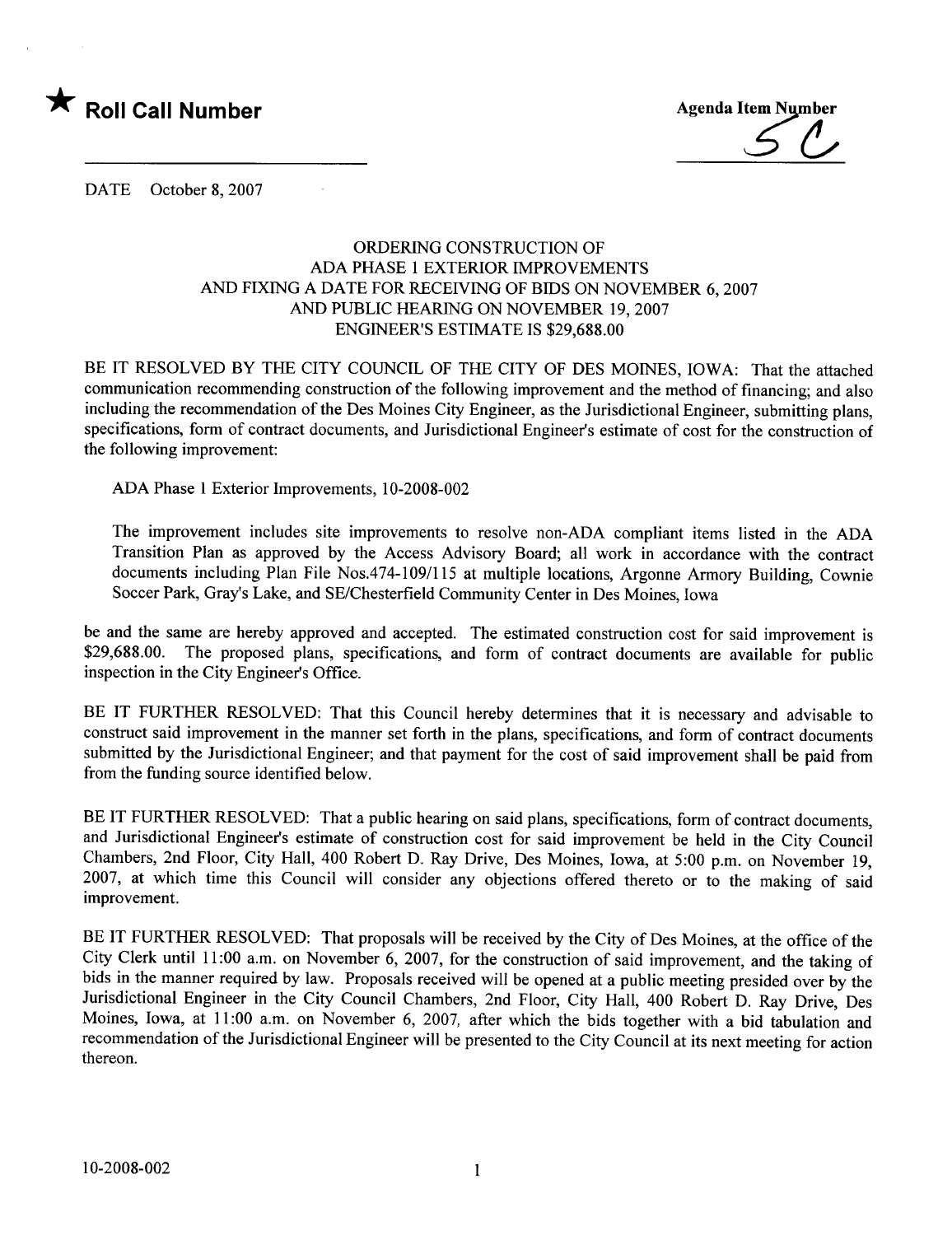

\* Roll Call Number Agenda Item Number ~ (!

DATE October 8, 2007

BE IT FURTHER RESOLVED: That an appropriate Notice to Bidders and Notice of Public Hearing for said improvement be published in the Des Moines Register as provided and directed by Chapter 26 and/or 314, Code of Iowa.

(City Council Communication Number  $0$   $1$   $\cdot$   $60$  attached.)

Moved by to adopt.

FORM APPROVED:

"Tyellery Prie

Kathleen Vanderpool Deputy City Attorney

**FUNDS AVAILABLE** 

Allen McKinley Des Moines Finance Director

Funding Source: 2007-2008 CIP, Page Buildings-4, ADA Modifications for Municipal Buildings, BLD042, G. O. Bonds

## $\geq$

| <b>COUNCIL ACTION</b> | <b>YEAS</b> | <b>NAYS</b> | <b>PASS</b> | <b>ABSENT</b>   |
|-----------------------|-------------|-------------|-------------|-----------------|
| <b>COWNIE</b>         |             |             |             |                 |
| <b>COLEMAN</b>        |             |             |             |                 |
| <b>HENSLEY</b>        |             |             |             |                 |
| <b>KIERNAN</b>        |             |             |             |                 |
| <b>MAHAFFEY</b>       |             |             |             |                 |
| <b>MEYER</b>          |             |             |             |                 |
| <b>VLASSIS</b>        |             |             |             |                 |
| <b>TOTAL</b>          |             |             |             |                 |
| <b>MOTION CARRIED</b> |             |             |             | <b>APPROVED</b> |
|                       |             |             |             |                 |
|                       |             |             |             |                 |
|                       |             |             |             | Mayor           |

I, Diane Rauh, City Clerk of said City Council, hereby certify that at a meeting of the City Council, held on the above date, among other proceedings the above was adopted.

IN WITNESS WHEREOF, I have hereunto set my hand and affixed my seal the day and year first above written.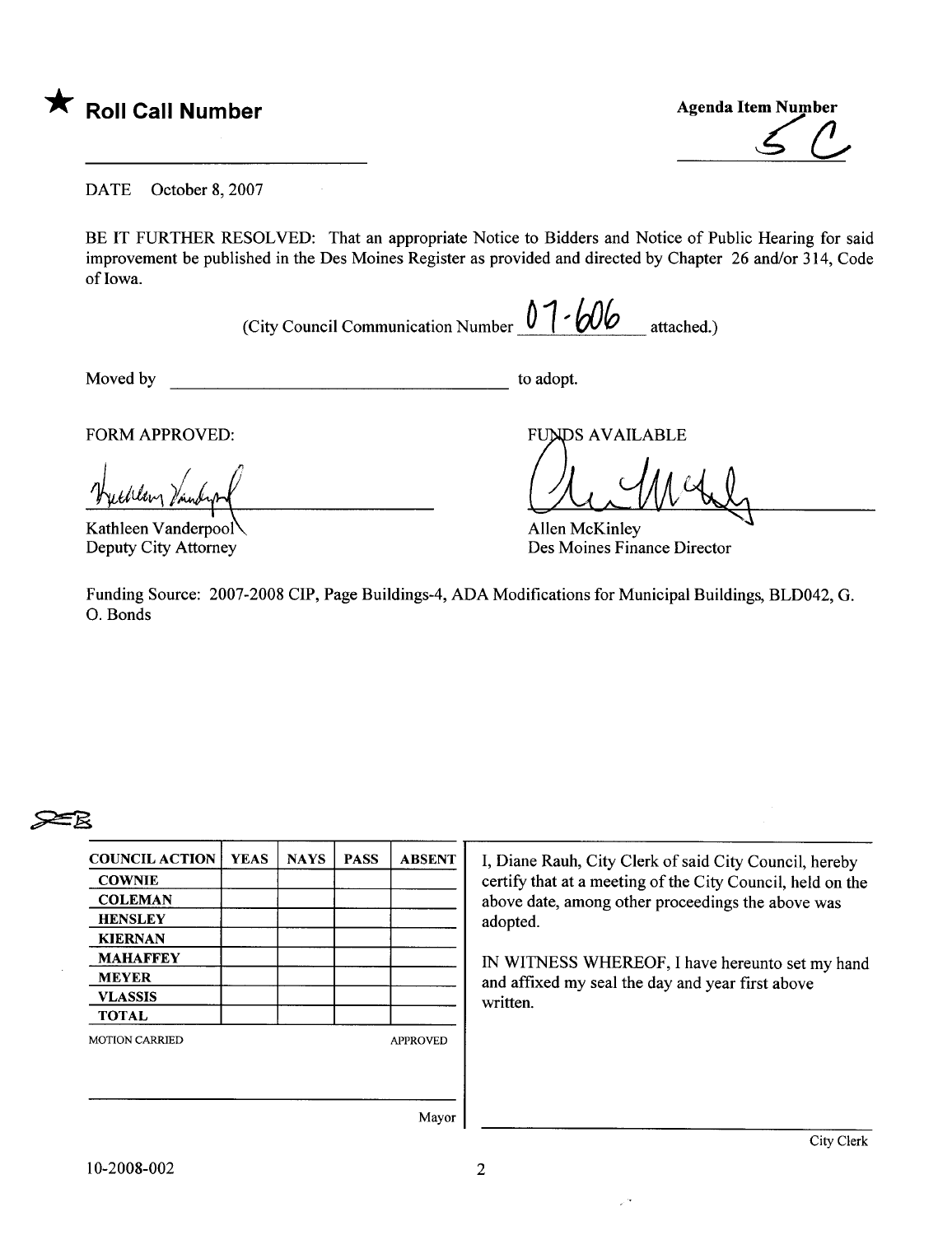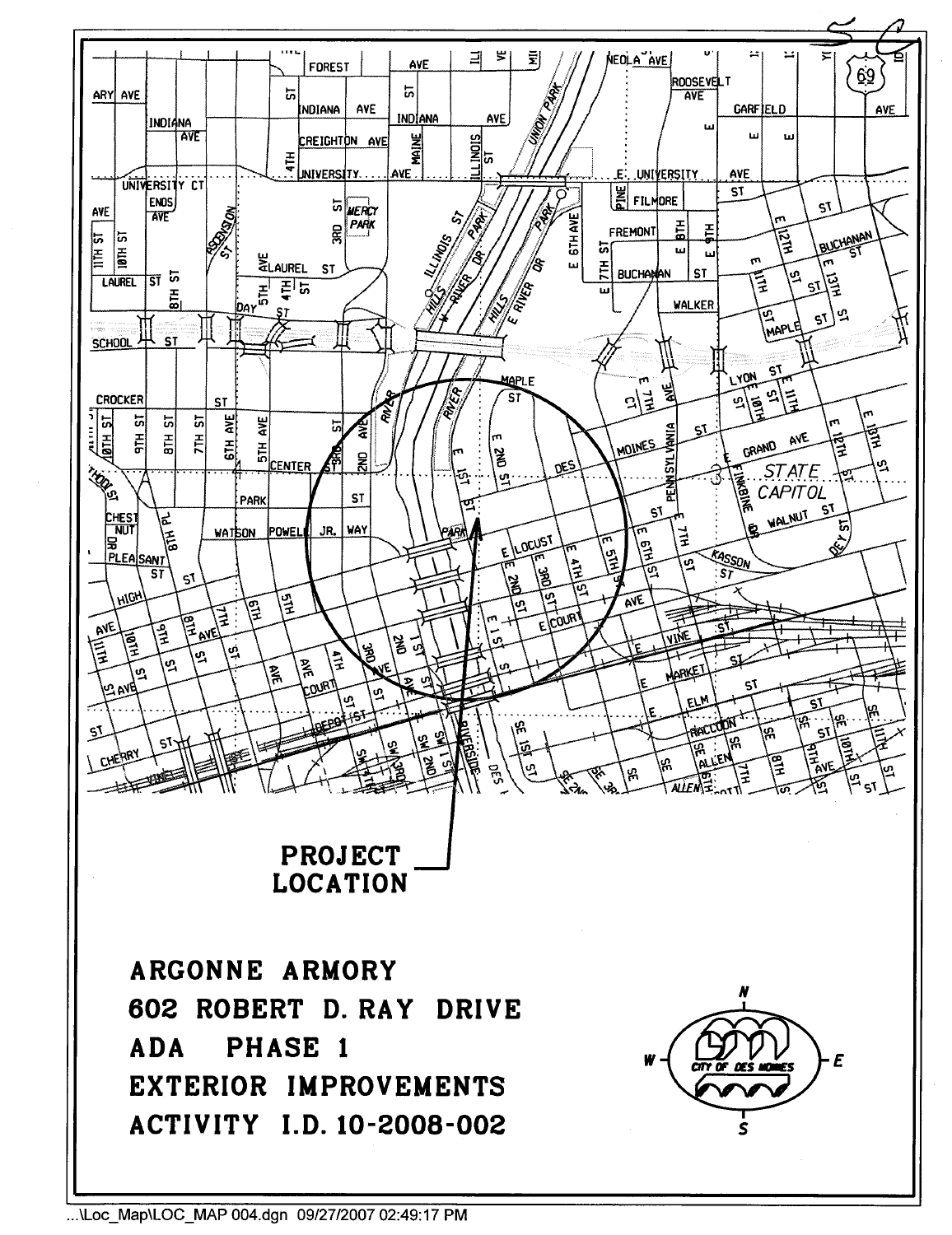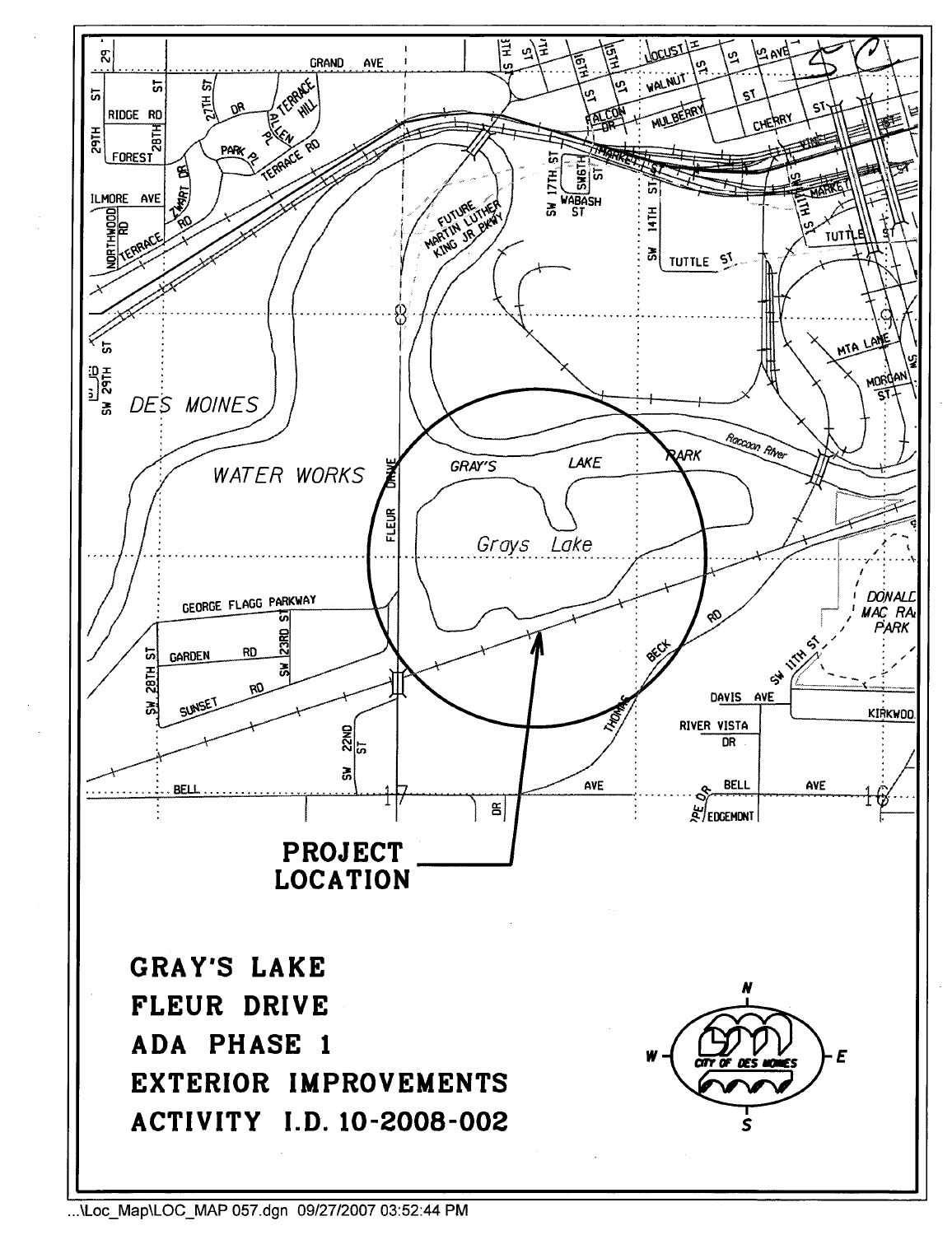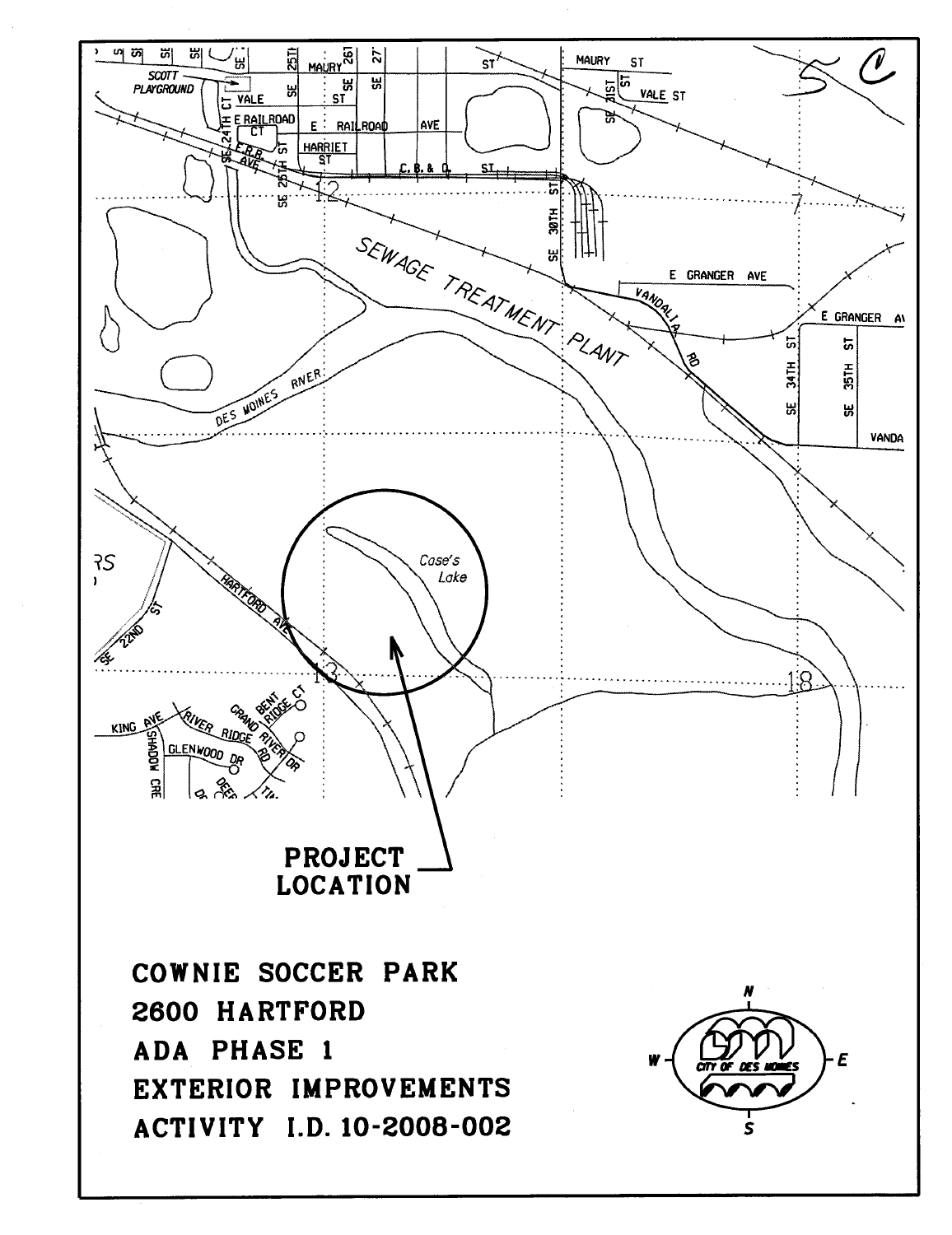